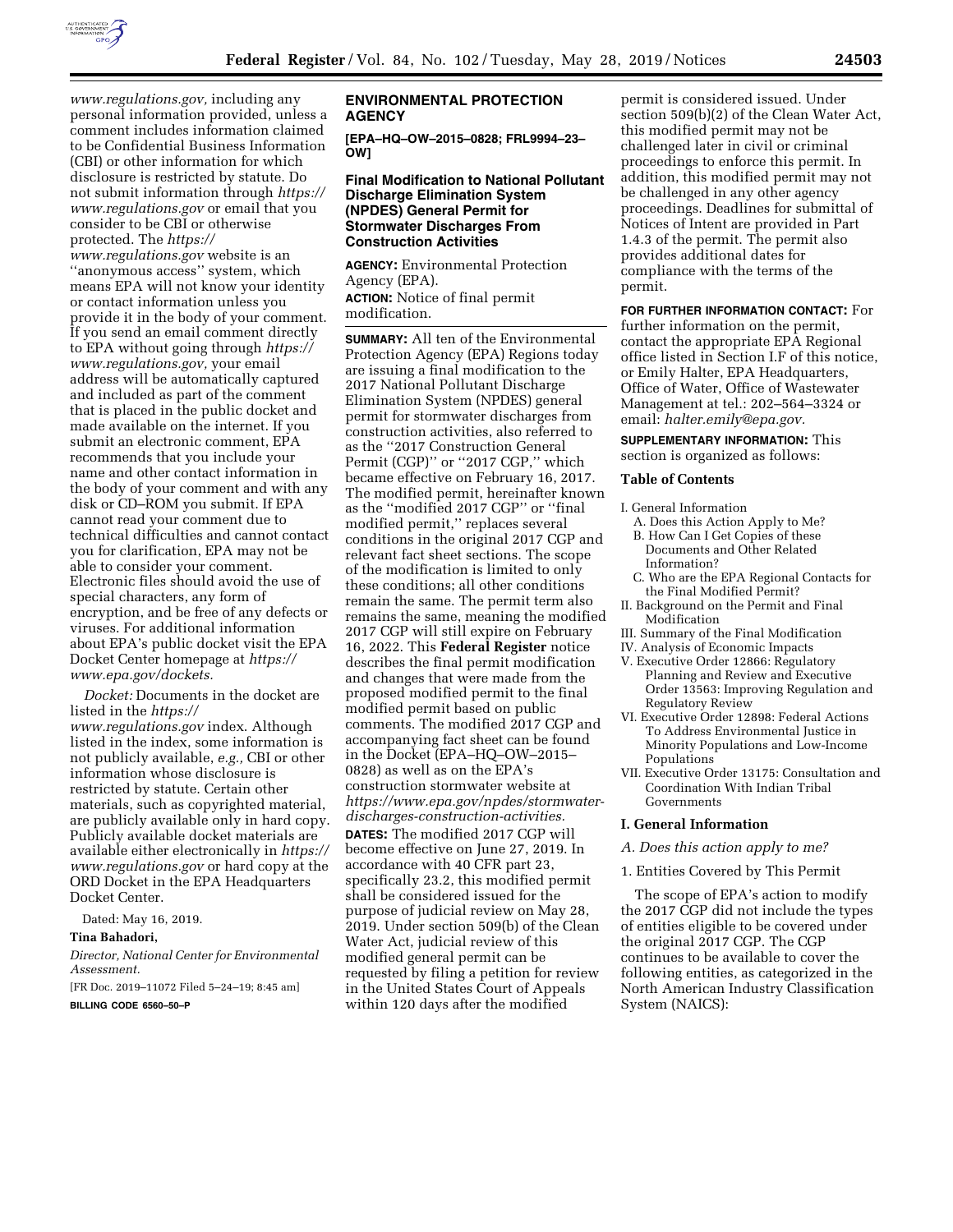# TABLE 1—ENTITIES COVERED BY THIS PERMIT

| Category | Examples of affected entities                                                                                                                                                                                                                                  | North<br>American<br><b>Industry Clas-</b><br>sification Sys-<br>tem (NAICS)<br>code |
|----------|----------------------------------------------------------------------------------------------------------------------------------------------------------------------------------------------------------------------------------------------------------------|--------------------------------------------------------------------------------------|
| Industry | Construction site operators disturbing 1 or more acres of land, or less than 1 acre but part of a larg-<br>er common plan of development or sale if the larger common plan will ultimately disturb 1 acre<br>or more, and performing the following activities: |                                                                                      |
|          |                                                                                                                                                                                                                                                                | 236<br>237                                                                           |

The EPA does not intend the preceding table to be exhaustive, but provides it as a guide for readers regarding the types of activities of which the Agency is now aware that could potentially be affected by this action. Other types of entities not listed in the table could also be affected. To determine whether your site could be affected by this action, you should carefully examine the definition of ''construction activity'' and ''small construction activity'' in existing EPA regulations at 40 CFR  $122.26(b)(14)(x)$ and 122.26(b)(15), respectively. If you have questions regarding the applicability of this action to a particular entity, consult the person listed for technical information in the preceding **FOR FURTHER INFORMATION CONTACT** section.

#### 2. Coverage Area of the Permit

The scope of EPA's action to modify the 2017 CGP did not include the coverage area of the permit under the original 2017 CGP. Coverage remains available to operators of eligible projects for stormwater discharges from construction activities located in those areas where the EPA is the NPDES permitting authority. A list of eligible areas can be found in Appendix B of the modified 2017 CGP and includes the states of New Hampshire, Massachusetts, New Mexico, and Idaho, as well as most Indian country lands, and areas in selected states operated by a federal operator. Permit coverage is also available to operators in Puerto Rico, the District of Columbia, and the Pacific Island territories, among others.

## *B. How can I get copies of these documents and other related information?*

1. *Docket.* The EPA has established an official public docket for this action under Docket ID No. EPA–HQ–OW– 2015–0828. The official public docket is the collection of materials that is available for public viewing at the Water Docket in the EPA Docket Center, (EPA/

DC) WJC West Building, Room 3334, 1301 Constitution Avenue NW, Washington, DC 20460. Although all documents in the docket are listed in an index, some information is not publicly available, *i.e.,* Confidential Business Information (CBI) or other information whose disclosure is restricted by statute. Publicly available docket materials are available in hard copy at the EPA Docket Center Public Reading Room, open from 8:30 a.m. to 4:30 p.m., Monday through Friday, excluding legal holidays. The telephone number for the Public Reading Room is (202) 566–1744 and the telephone number for the Water Docket is (202) 566–2426.

2. *Electronic Access.* You may access this **Federal Register** notice electronically through the United States government on-line source for Federal regulations at *[https://](https://www.regulations.gov) [www.regulations.gov.](https://www.regulations.gov)* 

Electronic versions of this final modified permit and accompanying fact sheet are available on the EPA's NPDES website at *[https://www.epa.gov/npdes/](https://www.epa.gov/npdes/stormwater-discharges-construction-activities) [stormwater-discharges-construction](https://www.epa.gov/npdes/stormwater-discharges-construction-activities)[activities.](https://www.epa.gov/npdes/stormwater-discharges-construction-activities)* 

An electronic version of the public docket is available through the EPA's electronic public docket and comment system, EPA Dockets. You may use EPA Dockets at *<https://www.regulations.gov>*  to view public comments, access the index listing of the contents of the official public docket, and to access those documents in the public docket that are available electronically. For additional information about the EPA's public docket, visit the Agency's Docket Center homepage at *[https://](https://www.epa.gov/dockets) [www.epa.gov/dockets.](https://www.epa.gov/dockets)* Although not all docket materials may be available electronically, you may still access any of the publicly available docket materials through the Docket Facility identified in Section I.B.1.

## *C. Who are the EPA regional contacts for the final modified permit?*

For EPA Region 1, contact Suzanne Warner at tel.: (617) 918–1383 or email at *[warner.suzanne@epa.gov.](mailto:warner.suzanne@epa.gov)* 

For EPA Region 2, contact Stephen Venezia at tel.: (212) 637–3856 or email at *[venezia.stephen@epa.gov,](mailto:venezia.stephen@epa.gov)* or for Puerto Rico, contact Sergio Bosques at tel.: (787) 977–5838 or email at *[bosques.sergio@epa.gov.](mailto:bosques.sergio@epa.gov)* 

For EPA Region 3, contact Carissa Moncavage at tel.: (215) 814–5798 or email at *[moncavage.carissa@epa.gov.](mailto:moncavage.carissa@epa.gov)* 

For EPA Region 4, contact Michael Mitchell at tel.: (404) 562–9303 or email at *[mitchell.michael@epa.gov.](mailto:mitchell.michael@epa.gov)* 

For EPA Region 5, contact Brian Bell at tel.: (312) 886–0981 or email at

*[bell.brianc@epa.gov.](mailto:bell.brianc@epa.gov)*  For EPA Region 6, contact Suzanna

Perea at tel.: (214) 665–7217 or email at: *[perea.suzanna@epa.gov.](mailto:perea.suzanna@epa.gov)* 

For EPA Region 7, contact Mark Matthews at tel.: (913) 551–7635 or email at: *[matthews.mark@epa.gov.](mailto:matthews.mark@epa.gov)* 

For EPA Region 8, contact Amy Clark at tel.: (303) 312–7014 or email at: *[clark.amy@epa.gov.](mailto:clark.amy@epa.gov)* 

For EPA Region 9, contact Eugene Bromley at tel.: (415) 972–3510 or email at *[bromley.eugene@epa.gov.](mailto:bromley.eugene@epa.gov)* 

For EPA Region 10, contact Margaret McCauley at tel.: (206) 553–1772 or email at *[mccauley.margaret@epa.gov.](mailto:mccauley.margaret@epa.gov)* 

## **II. Background on the Permit and Final Modification**

Section 402(p) of the Clean Water Act (CWA) directs the EPA to regulate certain stormwater discharges under the NPDES program, including discharges from regulated construction sites. The EPA's NPDES regulations further specify that permits are required for stormwater discharges from construction activities that disturb at least one acre, including smaller sites that are part of a larger common plan of development or sale that will ultimately disturb at least one acre. See 40 CFR  $122.26(a)(1)(ii)$ ,  $(a)(9)(i)(B)$ ,  $(b)(14)(x)$ , and (b)(15)(i). Under the statutory and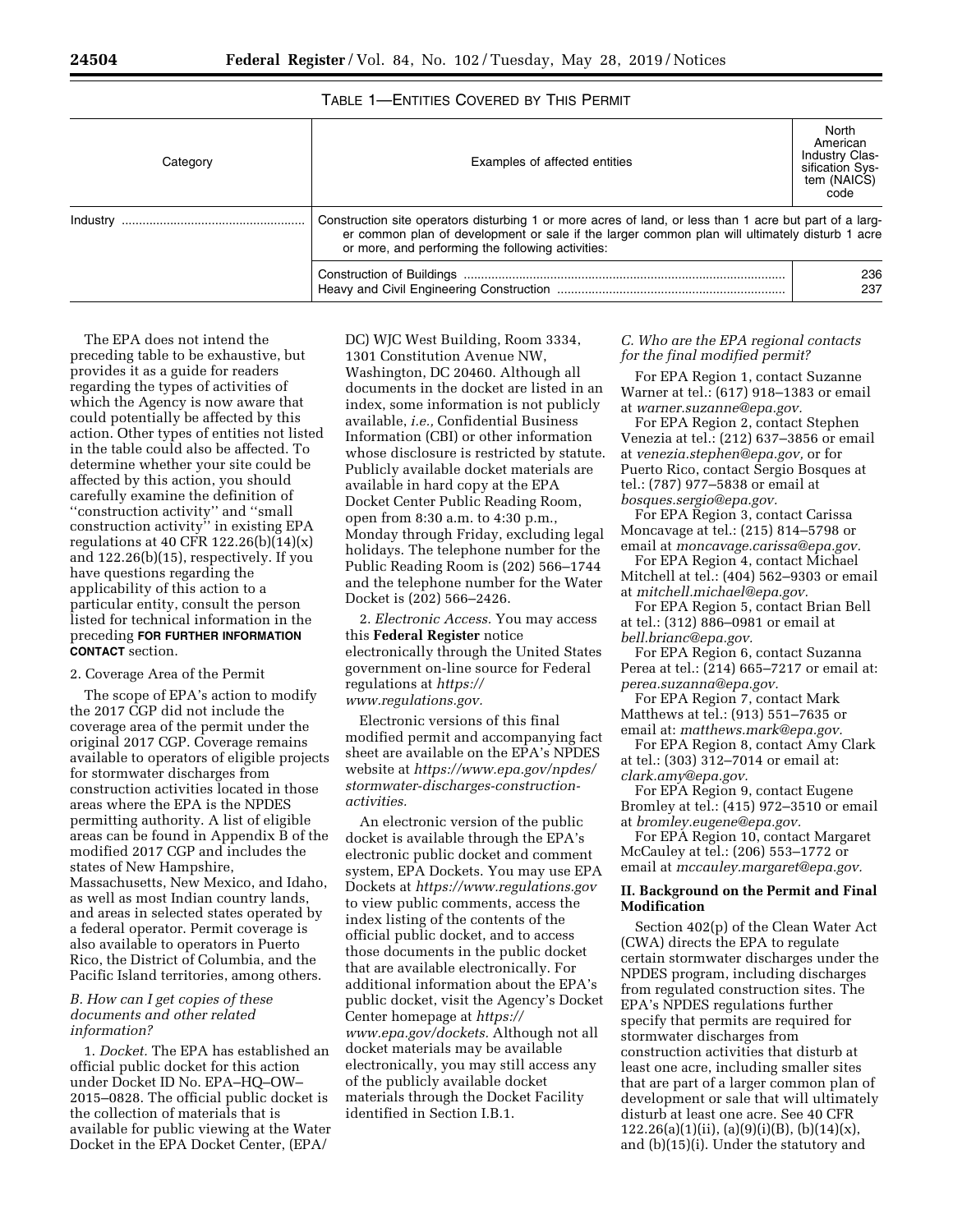regulatory authority cited above, the EPA issued the original 2017 CGP on January 19, 2017 (82 FR 6534) and the permit became effective on February 16, 2017.

In accordance with 40 CFR 23.2, the original 2017 CGP was considered issued for the purposes of judicial review on January 25, 2017. Within the 120-day period of judicial review under section 509(b) of the CWA, both the National Association of Home Builders (NAHB) and the Chesapeake Bay Foundation (CBF) filed petitions for review of the original 2017 CGP in the United States Court of Appeals in the D.C. Circuit.

After receiving the petitions for review, the EPA engaged in multiple discussions with both NAHB and CBF in which the parties discussed their concerns and provided new information to the Agency on how certain permit requirements might be misinterpreted by construction site operators permitted under the original 2017 CGP. Under 40 CFR 122.62(a)(2), the EPA may modify a permit if the Agency is presented with new information during the permit term that was not available at the time of issuance and would have justified the application of different permit conditions at the time of issuance. Based on the information the petitioners provided to the EPA following the issuance of the original 2017 CGP, the Agency proposed a permit modification for a 45-day public comment period beginning on December 12, 2018 and ending on January 28, 2019. The purpose of the proposed modification was to clarify the Agency's intent of certain permit requirements.

In the proposed permit modification, the EPA proposed to remove examples of operators in the definition of operator; align three permit requirements that implement the Effluent Limitations Guidelines (ELGs) and New Source Performance Standards (NSPS) for Construction and Development (40 CFR part 450) (referred to collectively as ''the C&D rule'') more closely with the ELG text; and clarify the roles and responsibilities of individual operators on construction sites with multiple operators. The proposed changes were intended to simplify the permit language and accompanying fact sheet explanation without changing the underlying requirements, applicability, implementation, or enforceability of the original permit's requirements. Only those requirements that the EPA proposed to modify were reopened in the proposed modified permit for public comment (40 CFR 122.62).

The final modified 2017 CGP is substantially similar to the proposed modified permit. The final modified 2017 CGP replaces several existing conditions in the original 2017 CGP and relevant fact sheet sections, but retains all other terms and conditions of the original permit unchanged. For instance, the modified 2017 CGP does not affect the eligible coverage area, the number or type of entities eligible to be covered by the permit, nor the five-year permit term of the original 2017 CGP, meaning the modified 2017 CGP will still expire on February 16, 2022. The final modification is summarized in more detail below.

## **III. Summary of the Final Modification**

During the public comment period for the proposed permit modification, the EPA received a total of 14 comment letters. Three industry groups, one environmental group, three states, and seven anonymous commenters submitted comments to the Agency. The majority of comments were generally supportive of the proposed modification, with some commenters suggesting further changes to the wording or phrasing of some elements of the proposed modification. The EPA considered all comments before finalizing the permit modification. The EPA's response to comments is available in the Docket (EPA–HQ–OW–2015– 0828). The modified 2017 CGP contains the following finalized changes from the original 2017 CGP:

1. *Removed examples in the definition of* ''*operator*''—The EPA removed two parenthetical examples that appeared in Part 1.1.1 of the original 2017 CGP showing examples of the type of entity that would be considered an ''operator'' and therefore would be eligible for coverage under the permit. The EPA has determined after further consideration that providing these examples may cause unintended confusion since there may be instances where a party technically fits the description used in the example yet would not qualify as an operator as intended by the permit. Therefore, rather than suggesting who might be considered an operator ''in most cases,'' the EPA removed the examples from both Part 1.1.1(a) and (b) so that entities determining if they should seek permit coverage under the modified 2017 CGP can focus solely on the substantive definition of operator. See Part 1.1.1 of the final modified permit.

2. *Aligned language of three requirements with the C&D rule*—The EPA adjusted the wording of two erosion and sediment control requirements and one pollution

prevention requirement in the permit to clarify their intent and to align their text with the C&D ELG at 40 CFR part 450. See Part 2.2.6 on minimizing dust; Part 2.2.11 on minimizing channel and streambank erosion and scour in the immediate vicinity of discharge points; and Part 2.3.3(a) on storage, handling, and disposal of building products, materials, and wastes.

3. *Clarified individual operator responsibility in multiple operator arrangements*—The EPA clarified an individual operator's legal responsibility for permit compliance in situations where there are multiple operators who divide permit responsibilities among themselves. In particular, the EPA removed references to ''joint and several liability'' from the original permit since they may have provided, in the Agency's view, an inaccurate explanation of what the permit compliance duties are for multiple operators who share implementation responsibilities under the permit.

In addition, the EPA clarified that, where multiple operators divide permit responsibilities among themselves, each operator remains responsible for compliance with the permit, but that they do not have to duplicate those permit-related functions if one of the other operators is appropriately implementing the relevant requirement in full compliance with the permit. The EPA received some public comments indicating that the italicized part of the following sentence proposed in the permit footnote 52 and in the fact sheet may be construed in ways that the EPA did not intend: ''Regardless of whether there is a group SWPPP or multiple individual SWPPPs, each operator is responsible for compliance with the permit's terms and conditions, *notwithstanding how the SWPPP(s) may divide each operator's responsibilities.*'' Given that this phrase is not imperative to the objective of the sentence, which describes that all operators have an individual responsibility to comply with the permit, the EPA agreed to remove it in the final modified permit. Additionally, the EPA added the ''Operator A/B'' example that was proposed in the fact sheet, which explains how operators do not have to duplicate divided responsibilities, to the permit footnote 52 to reinforce the Agency's position. The example reads, ''In other words, if Operator A relies on Operator B to satisfy its permit obligations, Operator A does not have to duplicate those permit-related functions if Operator B is implementing them for both operators to be in compliance with the permit. However, Operator A